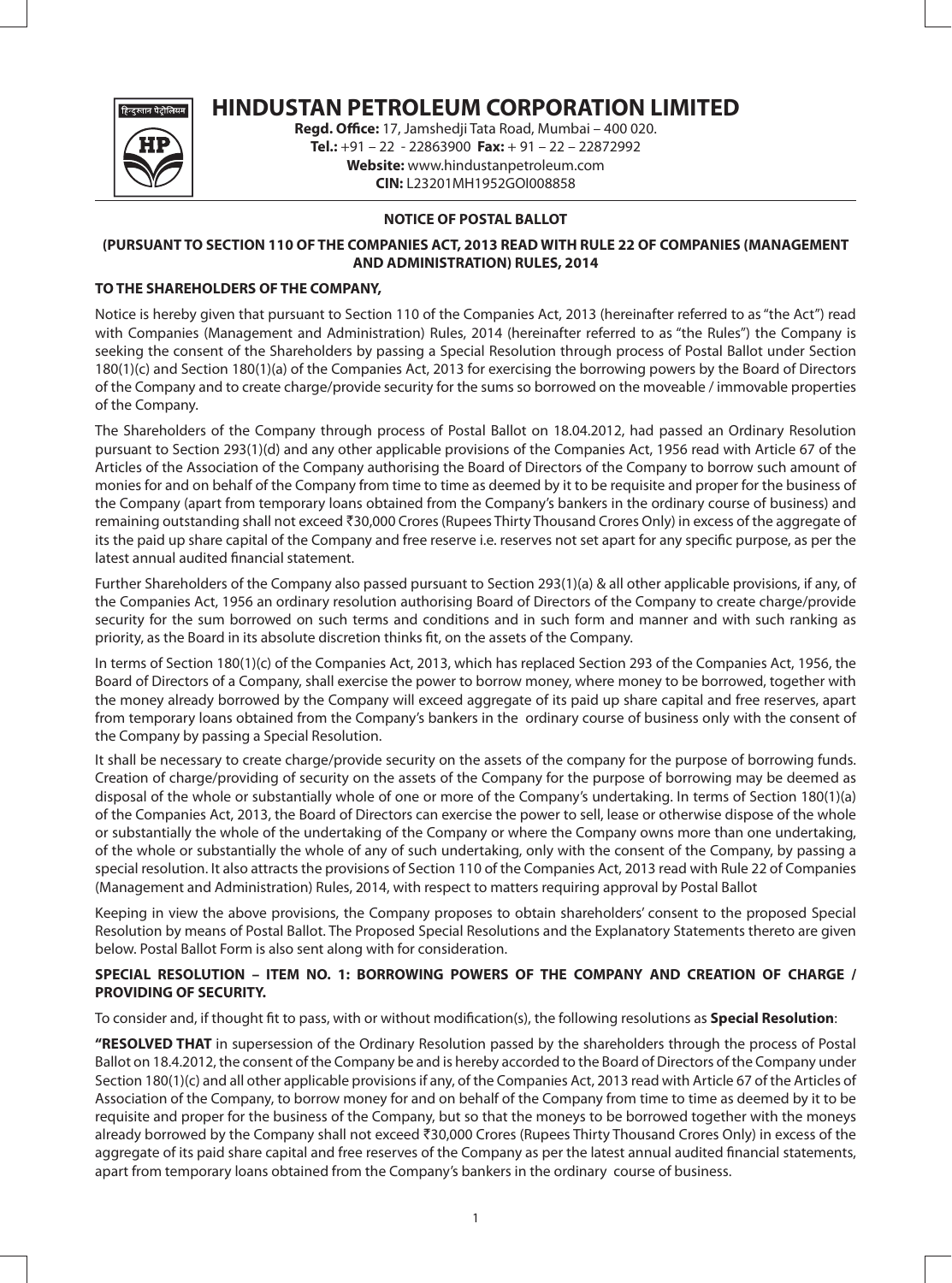**RESOLVED FURTHER THAT** the consent of the Company be and is hereby accorded, in terms of Section 180(1)(a) and all other applicable provisions, if any, of the Companies Act, 2013 to the Board of Directors of the Company to create charge / provide security for the sum borrowed on such terms and conditions and in such form and manner and with such ranking as to priority, as the Board in its absolute discretion thinks fit, on the assets of the Company, as may be agreed to between the Company and the Lenders so as to secure the borrowings by the Company, together with interest costs, charges, expenses and all other monies payable by the Company to the concerned Lenders / Institutions, under the respective arrangements entered into / to be entered by the Company and/or Board.

**RESOLVED FURTHER THAT** the Securities to be created by the Company for its borrowing as aforesaid may rank with the security already created in the form of mortgage and / or charges already created or to be created in future by the Company as may be agreed to between the Board and concerned parties.

**RESOLVED FURTHER THAT** for the purpose of giving effect to this Resolution, the Board or any committee or person(s) authorised by the Board, be and is / are hereby authorised to finalise, settle and execute such documents / deeds / writings / papers / agreements as may be required and to do all acts, deeds, matters and things as may in its / his / their absolute discretion deem necessary, proper or desirable and to settle any question(s), difficulty(ies) or doubt(s) that may arise in regard to creating security(ies) as aforesaid or other considered to be in the best interest of the Company.

> **By Order of the Board, For Hindustan Petroleum Corporation Limited,**

> > **Shrikant M. Bhosekar Company Secretary**

**Date:** 17/07/2014 Place: **Registered Office** Petroleum House, 17, Jamshedji Tata Road, Mumbai – 400 020.

### **NOTES:**

- 1. The Explanatory Statements pursuant to Section 102 of the Companies Act, 2013 setting out the material facts is annexed herewith.
- 2. Voting rights are reckoned on the shares registered in the name of the Shareholders/Beneficial Owners as on 04.07.2014.
- 3. You are requested to read carefully the instructions printed on the reverse of the Postal Ballot Form and return the Form duly completed, in the attached self – addressed Business Reply Envelope so as to reach the Scrutinizer on or before 21.08.2014.
- 4. The Company has appointed Shri Upendra Shukla, a Practising Company Secretary, as Scrutinizer for conducting the Postal Ballot Process in a fair and transparent manner. The Scrutinizer address is as below:-

Shri Upendra Shukla, Scrutinzer, M/s. Link Intime India Pvt.Ltd. Unit: HPCL C-13, Pannalal Silk Mills Compound, L.B.S. Marg, Bhandup West, Mumbai – 400 078

- 5. The Scrutinizer, after completion of the scrutiny, will submit his report to the Chairman of the Company. The result of the postal ballot will be declared by the Chairman or in his absence, by one of the Whole Time Director authorized by the Chairman, on 28.08.2014 at 16:00 hrs. at the Registered Office of the Company. The result shall also be announced to the Stock Exchanges where shares of the Company are listed and intimated through a Press Release in newspapers. The result will also be put on the Company's website www.hindustanpetroleum.com. The resolution, if approved, will be taken as passed effectively on the date of declaration of results.
- 6. Corporation also offers e-Voting facility. Please see the instruction below for details:

In compliance with provisions of Section110 of the Companies Act, 2013 read with Rule 22 of Companies (Management And Administration) Rules 2014, the Company also offers e-Voting facility to all the shareholders. For this purpose, the Company has signed an agreement with National Securities Depository Limited (NSDL) for facilitating e-Voting and is pleased to offer e-Voting facility as an alternate, for its Shareholders to enable them to cast their votes electronically instead of dispatching Postal Ballot Form. E-Voting is Optional.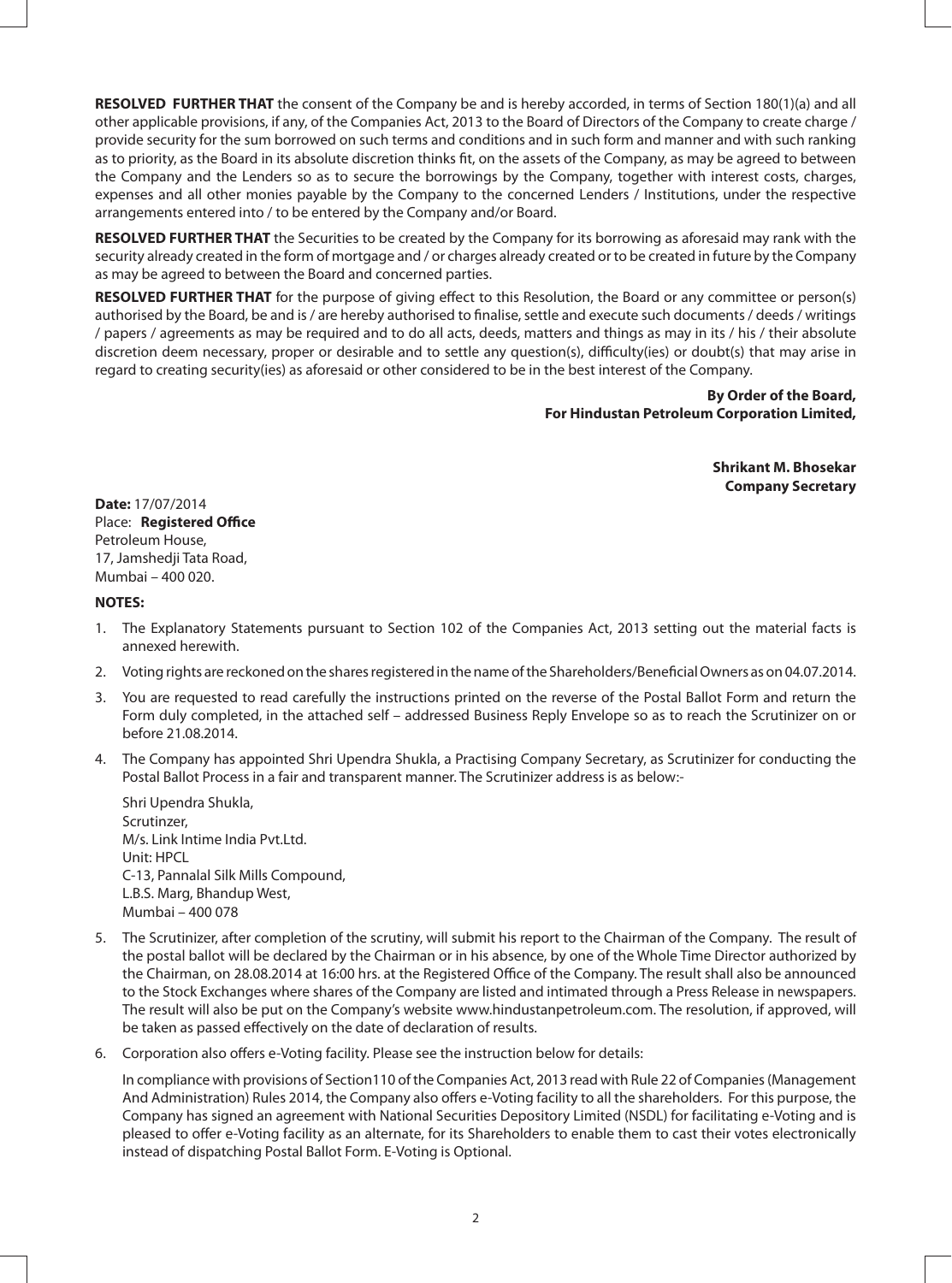- 7. Shareholders' who have registered their e-mail IDs for receipt of documents in electronic mode as prescribed under the Rule 35 of the (Incorporation) Rules, 2014 are sent Notice of Postal Ballot etc. by e-mail through NSDL and other shareholders are sent by post along with Postal Ballot Forms and Self-addressed Business Reply Envelopes.
- 8. Shareholders to whom documents have been sent physically have the option to vote either thru e-Voting or through Postal Ballot Form. In case shareholder who have received Notice of Postal Ballot through e-mail but who wish to vote through Ballot Form can download the Ballot form from the link www.hindustanpetroleum.com or seek duplicate form from R & T Agents, M/s. Link Intime India Pvt.Ltd., Unit: HPCL, C-13, Pannalal Silk Mills Compound, L.B.S. Marg, Bhandup West, Mumbai – 400 078, fill in the details and send the same to Scrutinizer by Post at the address given in Sr.No. 4 above or on before 21.08.2014.
- 9. The instructions for voting electronically are under:-

#### **In case of shareholders' receiving e-mail from NSDL:**

- (i) Open e-mail and open PDF file viz; "HPCL e-Voting.pdf" with your client ID or Folio No. as password. Please note User ID and initial password.
- (ii) Launch internet browser by typing the following URL: https://www.evoting.nsdl.com/
- (iii) Click on "Shareholder Login"
- (iv) Put user ID and password as initial password noted in step (i) above. Click Login.
- (v) Password change menu appears. Change the password with new password of your choice with minimum 8 digits/ characters or combination thereof. Note new password. It is strongly recommended not to share your password with any other person and take utmost care to keep your password confidential.
- (vi) Home page of e-Voting opens. Click on e-Voting: Active Voting Cycles.
- (vii) Select "EVEN" of Hindustan Petroleum Corporation Limited
- (viii)Now you are ready for e-Voting as "Cast Vote page" opens
- (ix) Cast your vote by selecting appropriate option and click on "Submit" and also "Confirm" when prompted.
- (x) Upon confirmation, the message "Vote cast successfully" will be displayed
- (xi) Once you have voted on the resolution, you will not be allowed to modify your vote
- (xii) Institutional shareholders (i.e. other than individuals, HUF, NRI etc.) are required to send scanned copy (PDF/JPG Format) of the relevant Board Resolution/ Authority letter etc. together with attested specimen signature of the duly authorized signatory(ies) who are authorized to vote, to the Scrutinizer through e-mail hpclscrutinizer@ gmail.com, hpclevoting@hpcl.co.in with a copy marked to evoting@nsdl.co.in

### **In case of shareholders' receiving Postal Ballot Form by Post.**

Initial password is provided at the bottom of the Postal Ballot Form.Please follow all steps from Sr. No. (ii) to Sr. No. (xii) of note (9) as mentioned above, to cast vote.

- 10. The voting period ends on the close of day of August 21, 2014. The e-Voting module will be disabled by NSDL for voting thereafter.
- 11. In case of any queries, you may please refer the Frequently Asked Questions (FAQs) for shareholders and e-Voting user manual for shareholders available at the "downloads" section of www.evoting.nsdl.com

## **EXPLANATORY STATEMENT PURSUANT TO SECTION 102(1) AND SECTION 110 & RULE 22 OF THE COMPANIES (MANAGEMENT AND ADMINISTRATION) RULES, 2014.**

#### **Item No.1**

In terms of Section 180(1)(c) of the Companies Act, 2013, the Board of Directors of a Company, shall exercise the power to borrow money, where money to be borrowed, together with the money already borrowed by the Company will exceed aggregate of its paid up share capital and free reserves, apart from temporary loans obtained from the Company's bankers in the ordinary course of business only the consent of the Company by passing a Special Resolution.

The Shareholders of the Company through process of Postal Ballot on 18.04.2012, had inter-alia passed an Ordinary Resolution pursuant to Section 293(1)(d) and any other applicable provisions of the Companies Act, 1956 read with Article 67 of the Articles of the Association of the Company authorising the Board of Directors of the Company to borrow monies for and on behalf of the Company from time to time as deemed by it to be requisite and proper for the business of the Company (apart from temporary loans obtained from the Company's bankers in the ordinary course of business) and remaining outstanding shall not exceed ₹30,000 Crores (Rupees Thirty Thousand Crores Only) in excess of the aggregate of